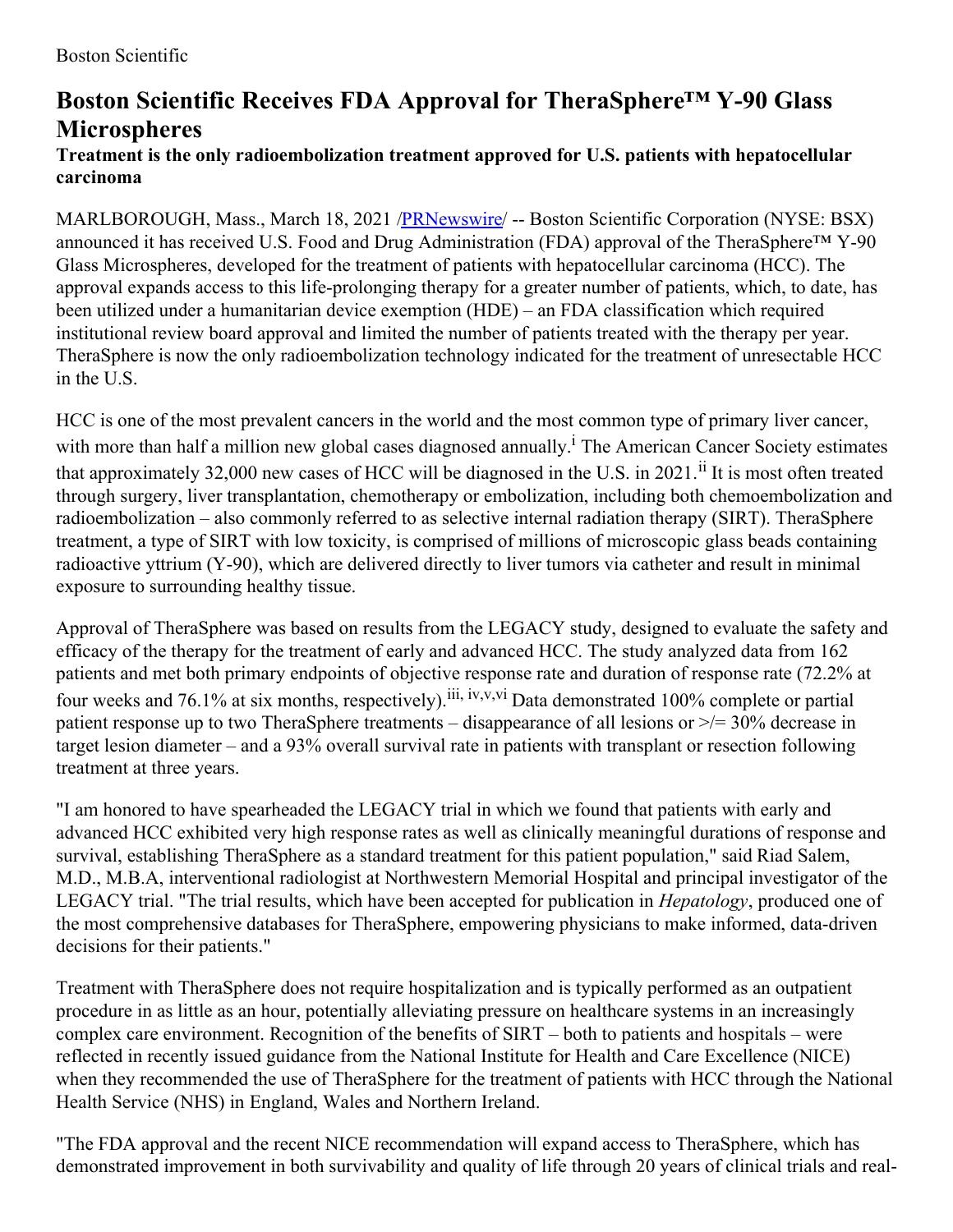world outcomes in the more than 70,000 patients globally," said Peter Pattison, president of Interventional Oncology, Peripheral Interventions, Boston Scientific. "We expect to continue to focus our efforts on bringing this treatment to more patients, both by planning a randomized trial to study the combination of TheraSphere and immunotherapy in patients with HCC not eligible for curative treatments, as well as further investigating the therapy for different cancer segments, including prostate and brain."

For more information on TheraSphere, visit [www.therasphere.com](https://c212.net/c/link/?t=0&l=en&o=3101112-1&h=876996760&u=http%3A%2F%2Fwww.therasphere.com%2F&a=www.therasphere.com).

## **About Boston Scientific**

Boston Scientific transforms lives through innovative medical solutions that improve the health of patients around the world. As a global medical technology leader for more than 40 years, we advance science for life by providing a broad range of high performance solutions that address unmet patient needs and reduce the cost of healthcare. For more information, visit and connect on [Twitter](https://c212.net/c/link/?t=0&l=en&o=3101112-1&h=4035859618&u=http%3A%2F%2Ftwitter.com%2Fbostonsci&a=Twitter) and [Facebook](https://c212.net/c/link/?t=0&l=en&o=3101112-1&h=3876455916&u=http%3A%2F%2Fwww.facebook.com%2Fbostonscientific&a=Facebook).

Cautionary Statement Regarding Forward-Looking Statements

This press release contains forward-looking statements within the meaning of Section 27A of the Securities Act of 1933 and Section 21E of the Securities Exchange Act of 1934. Forward-looking statements may be identified by words like "anticipate," "expect," "project," "believe," "plan," "estimate," "intend" and similar words. These forward-looking statements are based on our beliefs, assumptions and estimates using information available to us at the time and are not intended to be guarantees of future events or performance. These forward-looking statements include, among other things, statements regarding our business plans, clinical trials, product launches and product performance and impact. If our underlying assumptions turn out to be incorrect, or if certain risks or uncertainties materialize, actual results could vary materially from the expectations and projections expressed or implied by our forward-looking statements. These factors, in some cases, have affected and in the future (together with other factors) could affect our ability to implement our business strategy and may cause actual results to differ materially from those contemplated by the statements expressed in this press release. As a result, readers are cautioned not to place undue reliance on any of our forward-looking statements.

Factors that may cause such differences include, among other things: future economic, competitive, reimbursement and regulatory conditions; new product introductions; demographic trends; intellectual property; litigation; financial market conditions; and future business decisions made by us and our competitors. All of these factors are difficult or impossible to predict accurately and many of them are beyond our control. For a further list and description of these and other important risks and uncertainties that may affect our future operations, see Part I, Item 1A – *Risk Factors* in our most recent Annual Report on Form 10-K filed with the Securities and Exchange Commission, which we may update in Part II, Item 1A – *Risk Factors* in Quarterly Reports on Form 10-Q we have filed or will file hereafter. We disclaim any intention or obligation to publicly update or revise any forward-looking statements to reflect any change in our expectations or in events, conditions or circumstances on which those expectations may be based, or that may affect the likelihood that actual results will differ from those contained in the forward-looking statements. This cautionary statement is applicable to all forward-looking statements contained in this document.

## CONTACTS:

Karin Dalsin Media Relations (763) 494-1914 (office) [Karin.Dalsin@bsci.com](mailto:Karin.Dalsin@bsci.com)